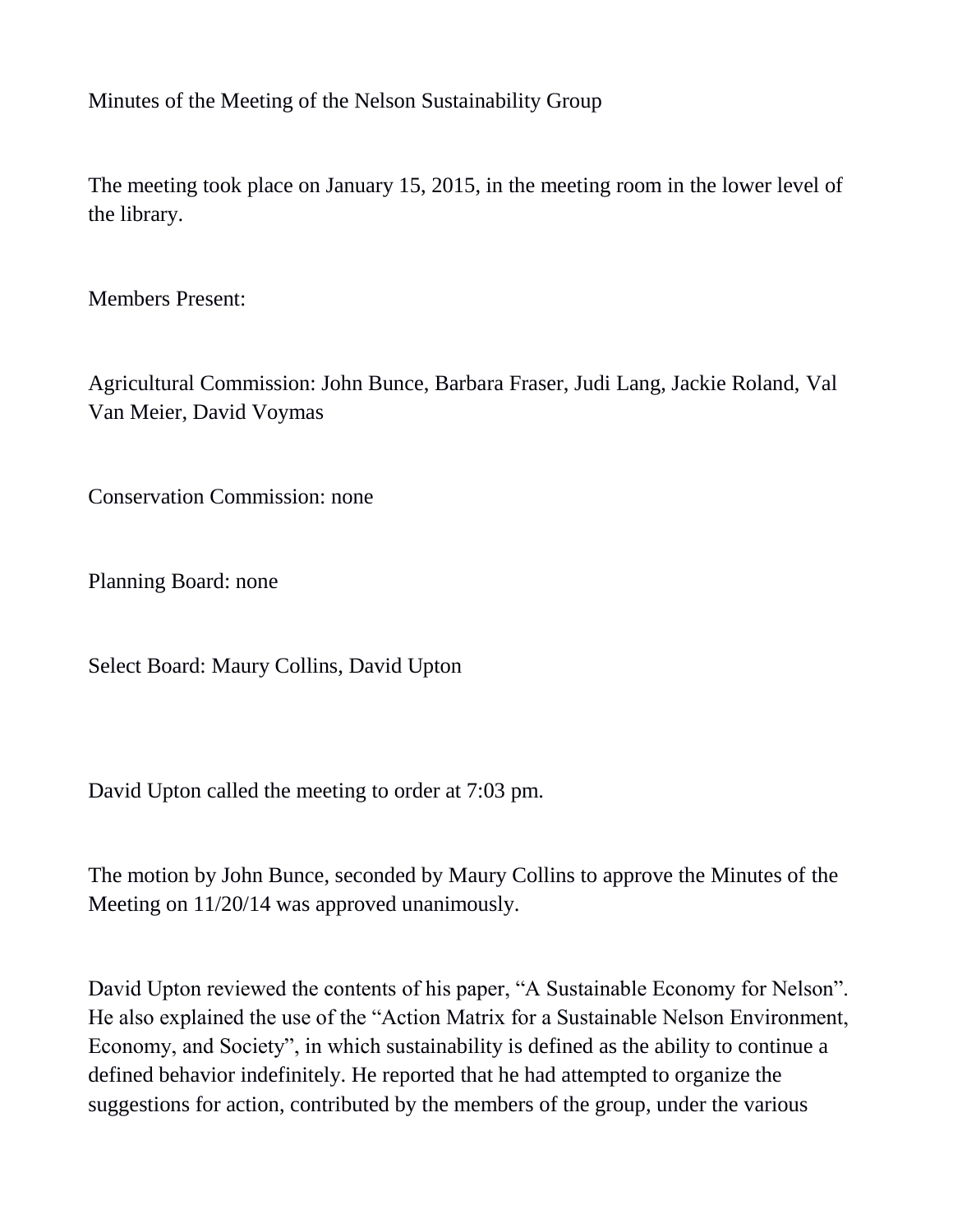categories identified in the Action Matrix.

The group proceeded to discuss some of these action items. Michael Iselin expressed his strong belief that the members of any sustainable community must practice thrift by minimizing consumption, ie., reduce, reuse and recycle.

The group discussed the suggestion of importing electric energy from Canada and/or natural gas from the West. It was generally agreed by consensus that doing so relied too heavily on corporate capital and did not meet the criteria of an independent local energy production economy.

Under the action item, "Provide Efficient Transportation", a "Ride Share Program" was discussed. This program would allow those who wish to offer transportation to others to have their names, contact information, destinations, and times of travel listed in a data base maintained by our Library. Val Van Meier and Jacqueline Roland volunteered to contact the Library Trustees to see if such a program could be established.

Jacqueline Roland suggested that before we continue to propose many new projects that we develop a Mission Statement to help guide our work. Everyone agreed that this was a good idea and that each member would draft such a statement for discussion at our next meeting.

Possible educational programs were discussed. Michael Iselin advised that the concepts and teachings of the "Village Program" would serve as a good model. Others suggested that a "Nelson Forum" could be established to present programs of interest to the community.

Finally, the group discussed the desire to operate a farmers' market in our Town. Maury Collins and David Upton expressed the support of the Select Board for such an activity. However, they attempted to explain that the Select Board must represent the concerns of all the residents of the Town and would not expose them to the liability risks created by a farmers' market without have the necessary organizational structure and liability